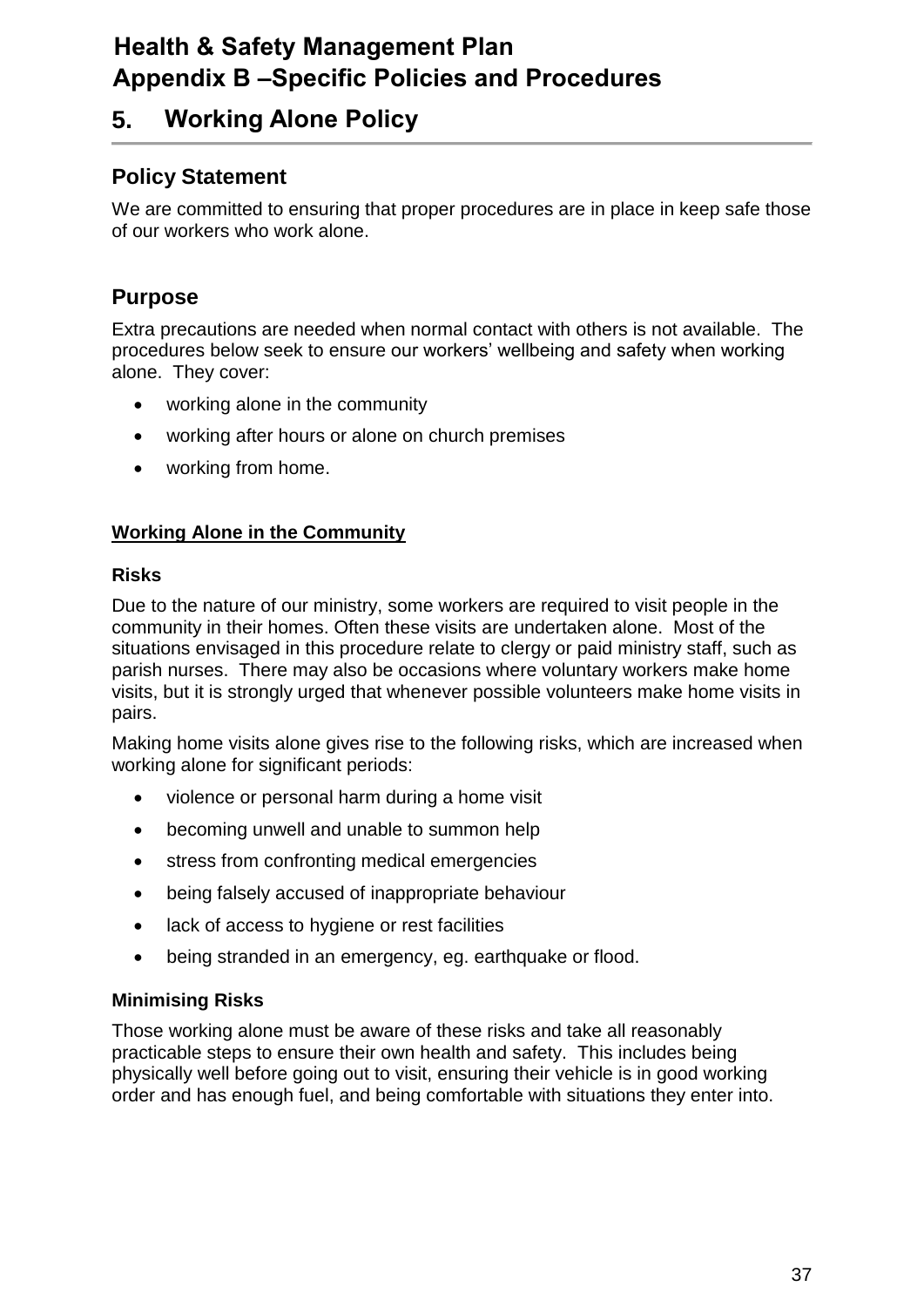### *New home visits*

Extra precautions should be taken when visiting someone new. The visitor should inform a colleague of the expected duration of the visit, the address and any other relevant details. First time visits should be carried out during normal work hours and a check-in plan put in place. Workers should assess each situation as they arrive and ensure they have a safe exit. This may mean sitting in the chair closest to the door.

If at any time the visitor feels unsure or unsafe, they should immediately remove themselves from the situation and inform their manager.

# *Check in system*

Those working alone must put in place an appropriate check-in system, informing another person of their whereabouts and timetable, to ensure that if something goes wrong an alarm is raised quickly. This is especially important for those who are unmarried and live alone and cannot rely on someone at home noticing if they don't arrive as expected.

There are different options available and each individual must choose that which works best for them. Some options include:

- Using a shared diary with other church workers or, for small parishes, another church in the Diocese, so others know your whereabouts. Workers can also text or phone a trusted person at the end of the day to confirm they are home safely.
- Using a Lone Worker phone app on a smartphone, allowing the worker to set the time a visit should finish. At that time an alarm will sound and, if not responded to, an alert will be sent to those designated. This is ideal for those living alone who may not otherwise be missed.

If confidentiality is an issue, workers can give a list of addresses they will be visiting without giving names. The list can be left with a trusted person at the parish who will only access it if the worker doesn't check in at the end of the day.

# *Hygiene and rest facilities*

Workers should ensure they know the location of public rest rooms, schedule breaks throughout the day and ensure they have enough to eat and drink.

# *First aid kit*

Workers are encouraged to carry a first aid kit in their car and consider what else they may need in an emergency. Those who travel for work should consider carrying an overnight bag with water, a torch, a change of clothing (including something warm), toiletries, non-perishable food etc. in case they can't get home for any reason.

# *Medical emergencies*

If a worker arrives to find a person in need of medical attention or deceased, they should immediately call 111 for assistance. They should also report the incident to their manager, who will ensure they are supported and given an opportunity to debrief.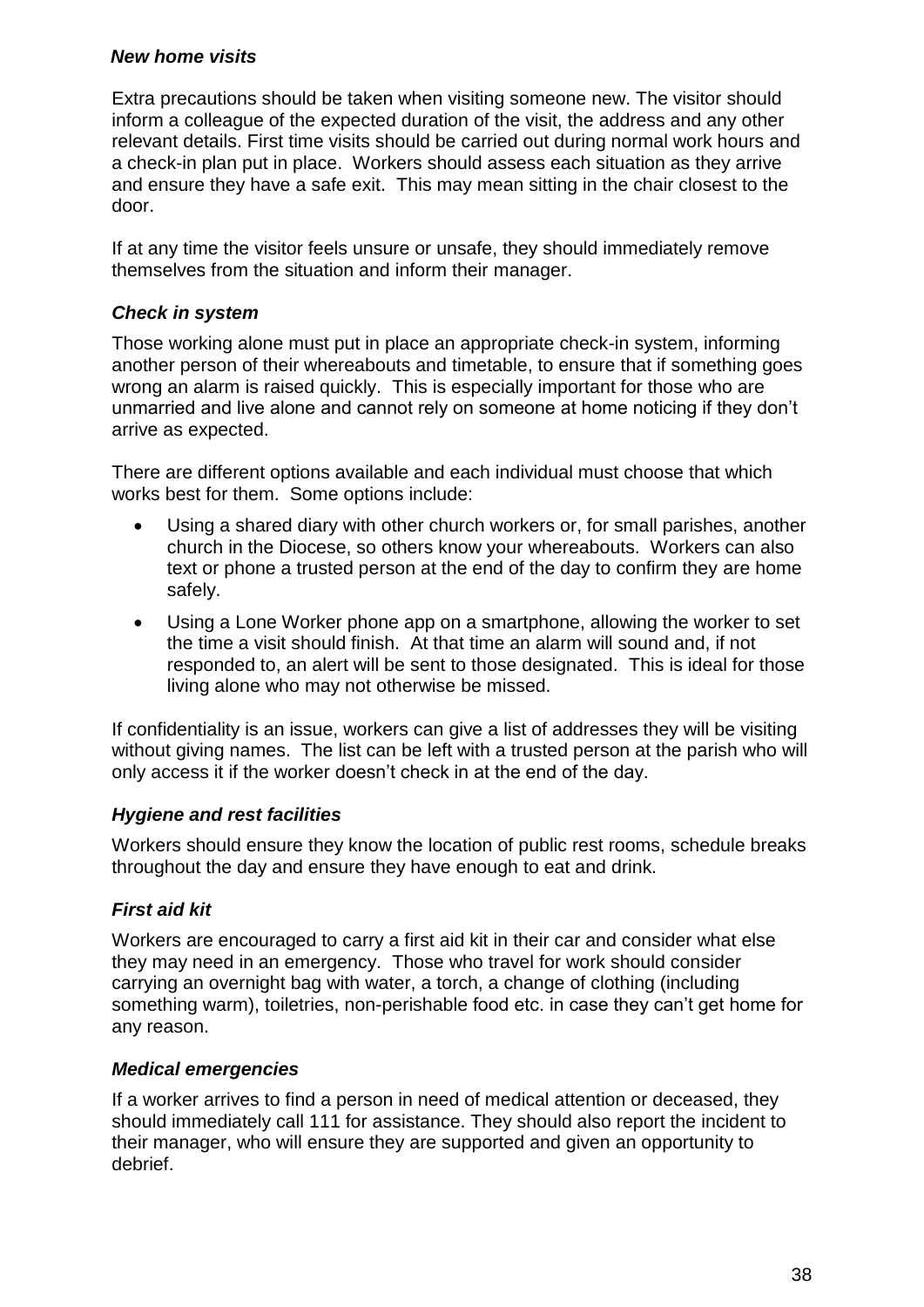### *Guarding against accusations of inappropriate behaviour*

Workers should keep notes of their visits and what was discussed. This may be as simple as making a diary or notebook entry. If ever in a situation where workers feel there may be a negative outcome, they should immediately share their concerns and details of the visit with their manager.

### **Working After Hours or Alone on Church Premises**

From time to time a staff member or volunteer may be the only person on church premises, or the last to leave at the end of the day, for example a church receptionist, cleaner, etc.

# **Risks**

Risks include:

- having an accident and being unable to summon help
- sudden illness or incapacity
- fatigue
- physical violence from an unwanted visitor.

#### **Minimising Risks**

As with those working alone in the community, those working alone on church premises must take all reasonably practicable steps to ensure their own health and safety.

#### *Check in*

A check –in system should be established so that an absence will not go unnoticed. In many cases this will involve making contact with a spouse, vicar or nearby parishioner.

#### *Threats from others*

Workers should take precautions against the threat of an unwanted visitor, such as locking doors and having a phone close by to call 111 for help if in danger.

Wherever possible, a second person should be present when locking up at the end of the day/evening. Parishes should maintain good outdoor lighting and those leaving alone should ensure they park close to an exit door. If in any doubt about safety, workers should call a trusted person to meet them before they leave the building.

Workers should report instances where they feel in danger to the Safety Advocate and Vicar. All such will be investigated and, where possible, controls put in place to prevent recurrence.

#### **Working From Home**

The church is committed to ensuring the safety of staff members who work from home.